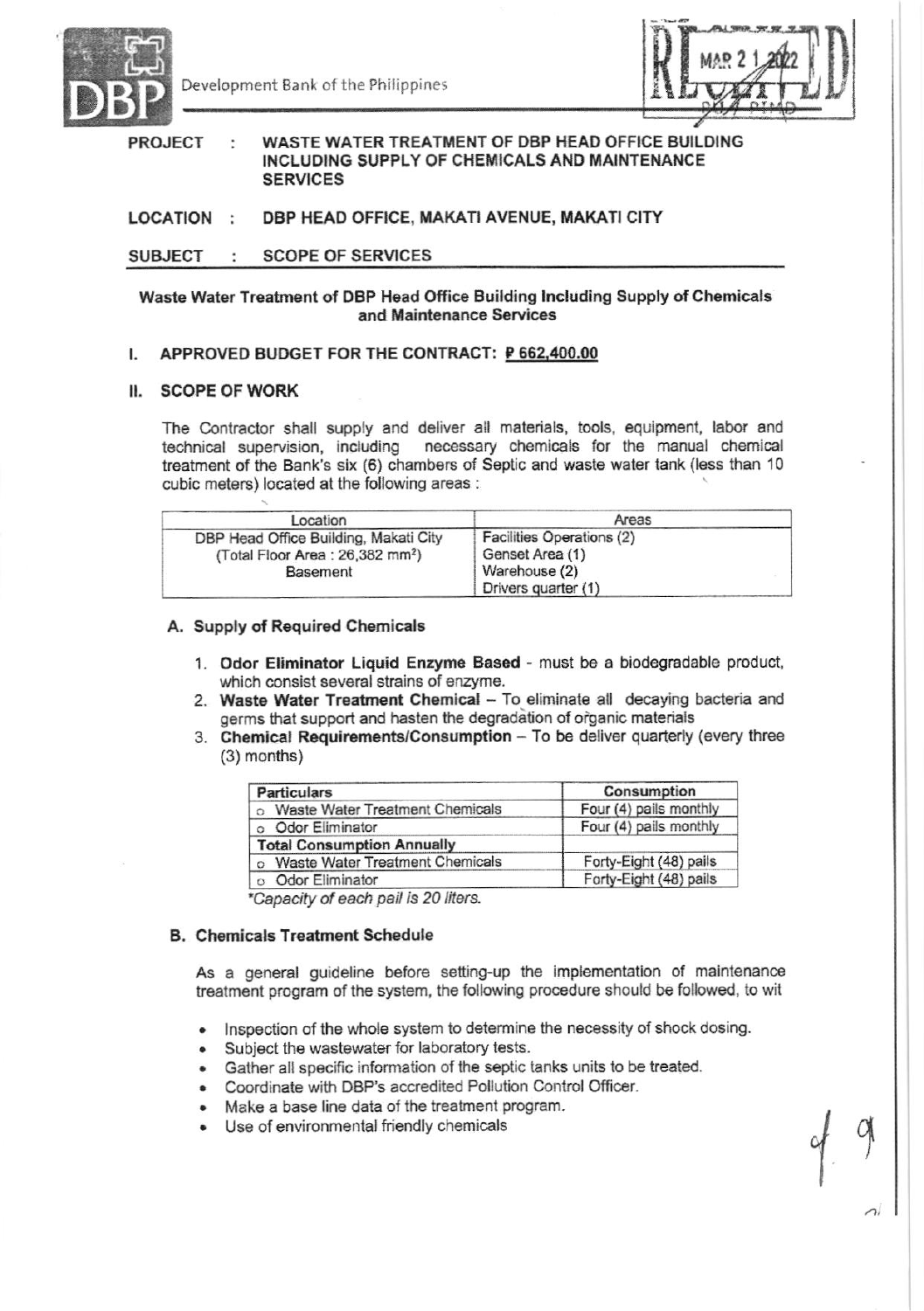

# C. Program Administration, Monitoring Services & Guarantee :

## **Technical Supervision**

On the first day of implementation of the treatment, technical supervision will be extended to the Pollution Control Officer/Technical Working Group to coordinate and introduce the proper dosing of the particular septic tank chambers of waste water.

Condition to be the Philippines.

### Monitoring

Service Engineers/Technicians/Representatives of the Contractor shall conduct on the first month, wastewater sampling to monitor the efficacy of the enzymes treatment. The Contractor shall make a weekly treatment schedule for the dosing and submit report of wastewater treatment chemicals. After which, once a month will be observed. DBP will request a 3rd party to the Contractor for Test Analysis and recommendation will be presented to DBP's accredited Pollution Control Officer.

# Guarantee

The Contractor shall guarantee that enzymes being use will not harm nor destroy the valuable septic tanks. Contractor to submit latest Materials Safety Data Sheet (MSDS) duly signed by a licensed Chemical Engineer and technical data to be submitted together with the proposal.

### D. Follow-up / On Call Treatment

The Contractor shall render a follow-up and on call services at the need arises

### III. OTHER REQUIREMENTS:

- a. The Contractor shall submit Intellectual Property Office (IPO) Certificate of Registration.
- b. The contractor shall submit to DBP a certificate issued, checked and reviewed by a registered chemist that all composition of chemicals are all non-hazardous chemicals and are listed on the data base of Department of Environment and Natural Resources - Environmental Management Bureau (DENR-EMB) and Philippine Inventory of Chemicals and Chemicals Substances (PICCS), to be used in this contract.
- c. The contractor shall submit to DBP a certificate of site inspection for the said project.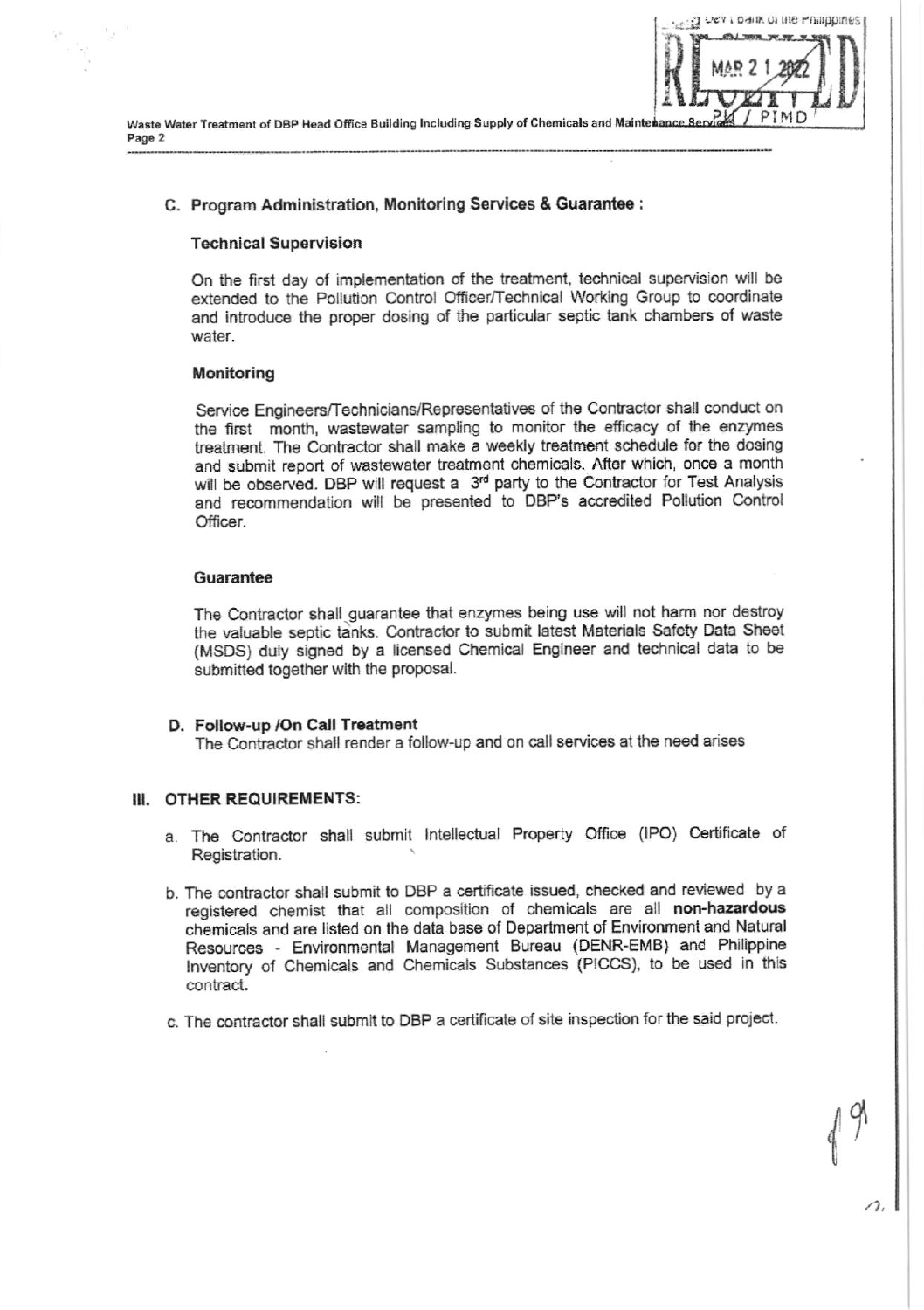Waste Water Treatment of DBP Head Office Building Including Supply of Chemicals and Maint Page 3

# IV. CONDITIONS OF THE CONTRACT

- The Contract shall be for twelve (12) months reckoned from the date of acceptance of the Purchase Order (P.O.) unless a different and/or longer completion period or deadline is set forth in the written notice to proceed with the work to be issued by DBP.
- DBP to provide the Supplier/Contractor adequate water supply.
- The Supplier/Contractor shall ensure that the items delivered are in accordance with the specifications required.
- The Supplier/Contractor, in consideration of the payment to be made by DBP of the sum of money hereinafter specified, binds itself to pay, furnish, install and complete any and all necessary permits, materials, labor, tools, equipment, supplies, utilities, transportation, superintendence, supervision and other facilities for the satisfactory performance for the wastewater treatment of the DBP Head Office Building including supply of chemicals and maintenance services.
- The Supplier/Contractor shall be fully responsible for the safety of his men and clearly understands and agrees that no employer-employee relationship shall exist between the Contractor's men and DBP. Any damaged caused by the Contractor or its personnel to any property of DBP or injury or death to a third party shall be the sole responsibility of the Contractor and the later shall pay the cost or shoulder the burden thereof.
- The DBP shall be free from any kinds of claims, damages, liabilities or courses or action in the event the Supplier/Contractor violates any terms and conditions hereof, including any and all liabilities arising from the Contractor's non-compliance with the requirements of the Workmen's Compensation, Social Security and other labor laws.
- The Supplier/Contractor shall be required to conduct an ocular inspection of the site as a prerequisite in submitting bid proposal and must submit a notarized affidavit that they have conducted inspections. Contractors who cannot present/submit notarized affidavit will not be allowed to participate in the bidding
- All works shall be closely coordinated with the staff of the DBP's Repairs & Maintenance Unit to ensure that the same will not affect the operation of the Bank.
- Point of Delivery: DBP Head Office Building, Sen Gil Puyat. Delivery shall be made on staggered basis every three (3) months upon receipt of Purchase Order.

#### V. Payment:

- 1. Payment shall be processed after completion of delivery subject to complete documents for payment (i.e. Billing Statement/Statement of Account, Certificate of Completion/Acceptance.
- 2. For every day of delay, 1/10 of 1% of the price of undelivered quantity shall be deducted from the payment, in case the Supplier fails to deliver the items on time.

2

Dav't Bank of the Philippines